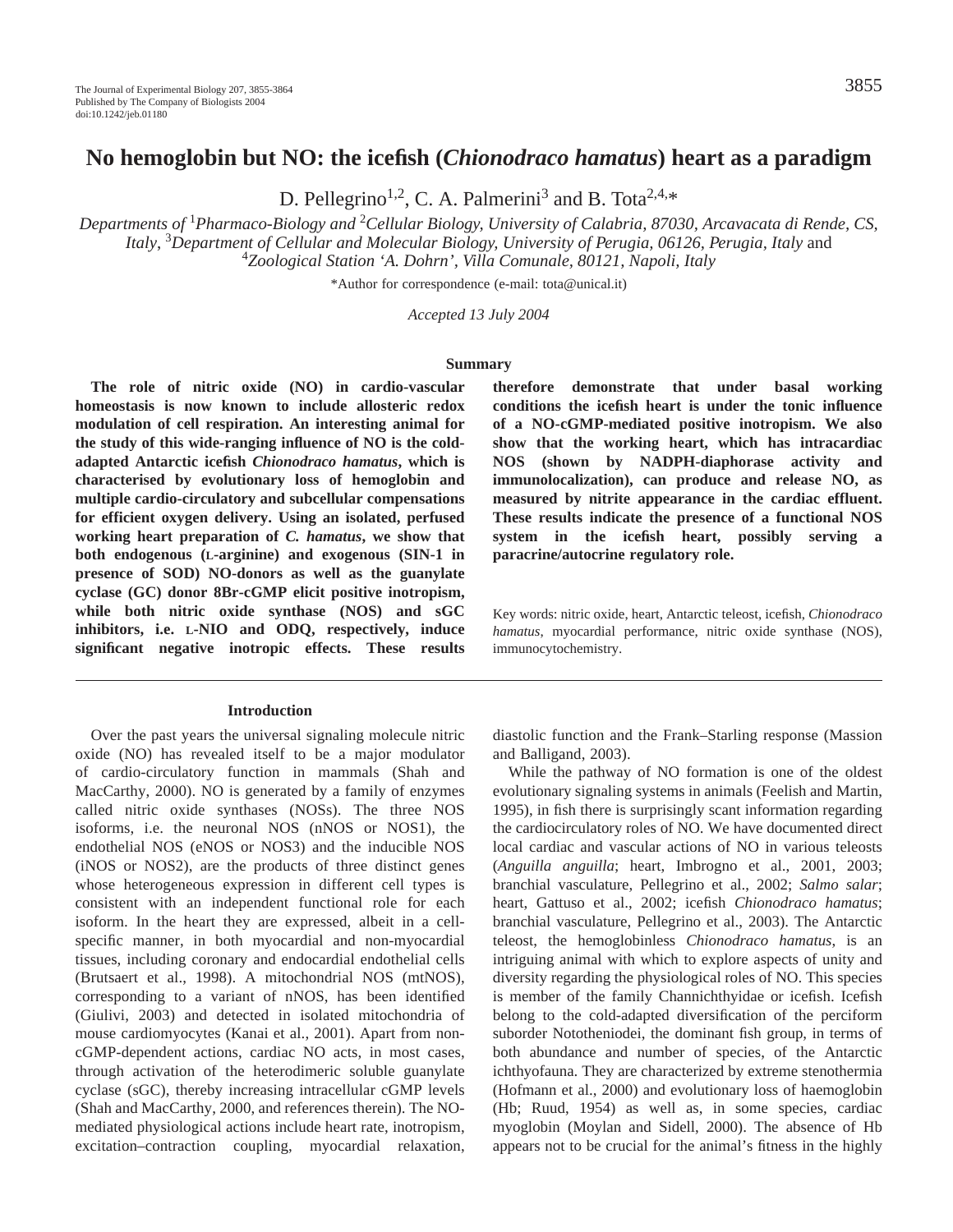## 3856 D. Pellegrino, C. A. Palmerini and B. Tota

oxygenated and thermally stable Antarctic habitat (i.e. the 'blind cave fish phenomenon'; Somero et al., 1998). Multiple coupled compensations at different levels of organization allow for efficient oxygen delivery to icefish tissues. A notable example of compensation at the subcellular level is the dramatic proliferation of mitochondria in the myotomal (Egginton and Sidell, 1989) and cardiac (Johnston and Harrison, 1987; Tota et al., 1991a; O'Brien and Sidell, 2000) muscle. At the systemic level, the cardio-circulatory compensations appear to be crucial (Hemmingsen et al., 1972; Tota et al., 1991b), and include a low-resistance vascular tree, large blood volume (2–4 times greater than in red-blooded teleosts) coupled with remarkable large heart-to-body mass ratio (Johnston et al., 1983; Tota et al., 1991a), and a cardiac output (CO) greater than that of most fishes (Tota et al., 1991b). This large CO is attained with impressively large stroke volume (*V*S), displaced at high flow rates, low heart rate (*f*H) and low ventral aortic pressure (*P*VA) (Hemmingsen et al., 1972; Tota et al., 1991b). Accordingly, the icefish heart works as a typical volume pump (Tota and Gattuso, 1996). Conceivably, in view of its modulation of myocardial inotropism, relaxation and energetics in the mammalian heart (Shah and McCarthy, 2000), intracardiac NO could have a paracrine/autocrine role for optimising such specialized volume pump function in the icefish. Furthermore, at the whole organismal level, it is of interest to explore NO functions in the icefish, since in this animal one of the major mechanisms for disarming NO bioactivity (the NO–Hb reaction) is lacking.

In this study, we used an isolated and perfused working heart preparation of the icefish *C. hamatus* to demonstrate the responses to NO-donors and inhibitors, together with the release of NO (in terms of nitrite) detected by electrochemical assay in the cardiac effluent. Moreover, we have documented the presence of cardiac NOS by morphological methods (i.e. NADPH-diaphorase activity and immunolocalization). On the whole, these results demonstrate that NO, produced within the heart, directly modulates myocardial performance through a cGMP-mediated mechanism, thus emphasizing the potential for nitrergic autoregulation of cardiac function in icefish.

## **Materials and methods**

#### *Animals*

The study was conducted on 38 specimens of the icefish *Chionodraco hamatus* Lönnberg of both sexes, weighing  $355.47 \pm 14.4$  g (mean  $\pm$  s.e.m.). Fish were caught using nets in the Terranova Bay, Ross Sea, Antarctica during January 2002. Identification was based on descriptions of Fisher and Hureau (1985). After capture, the animals were maintained unfed for at least 5 days in aerated, running seawater at temperatures between 0–2°C. Only fish that appeared to be healthy were used in the experiments. All the experiments were done in the Italian Antarctic Base laboratories, Terranova Bay (74°42′S, 164°06′E), during the XVII Italian Antarctic Expedition (December 2001–February 2002).

European eels *Anguilla anguilla* L. (*N*=7) of both sexes, weighing  $229±31$  g, were provided by a local hatchery and kept at room temperature (18–20°C) without feeding for 5–6 days.

## *Isolated and perfused working heart preparation*

The animals were anaesthetized in benzocaine (0.2 g  $l^{-1}$ ) for 15 min. Each animal was opened ventrally behind the pectoral fins. The ventral aorta was cannulated and the heart removed without the pericardium and placed in an ice-chilled dish filled with saline for the atrium cannulation procedure. A polyethylene cannula was secured in the atrium at the junction with the sinus venosus. The cannulated heart was transferred to a perfusion chamber filled with saline and connected with a perfusion apparatus (as described by Tota et al., 1991b). Perfusion was immediately started; the heart received saline from an input reservoir pumped against an afterload pressure given by the height of an output reservoir. Isolation time was 5 min. In these experiments the chamber was designed to allow the development of subambient pressures during ventricle contraction, thus permitting suction filling of the atrium, which is an important mechanism operating in teleosts (Farrell et al., 1988). The chamber was completely filled with perfusate and covered with an unsecured Plexiglas lid (Fig. 1A). A thin layer of neoprene, placed between the large upper lid of the main part of the chamber and the lid, allowed slow capillary movements of the medium into and out of the chamber in response to the volume changes of the heart during its cycle. It is important to use this type of chamber for isolated heart preparations in those teleosts where it is difficult to isolate the heart with an intact pericardium in a reasonably short time. The parietal pericardium in the icefish is firmly connected to the perimisium of the muscles surrounding the heart (Tota et al., 1991a).

All the experiments were performed in a cold thermostatted cabinet (LKB 2021 Maxicoldlab, Malbo, Sweden), which allowed the heart and perfusion system to be maintained at near zero temperatures. The fish were weighed before each experiment and the blotted wet masses of whole hearts (atrium, ventricle and bulbus) and ventricles were determined at the end. For the detection of NO in the cardiac effluent (see below), we used for comparison a similar *in vitro* isolated and perfused working heart preparation from a temperate teleost counterpart, i.e. the European eel *Anguilla anguilla* (for details, see Imbrogno et al., 2001).

### *Saline*

The icefish perfusate was a modified version of Cortland saline (Wolf, 1963), with an increased NaCl content to bring the ionic concentration up to the level found in channichthyid blood (Holeton, 1970). Its composition (in mmol  $l^{-1}$ ) was: NaCl 252.4, KCl 5.0, MgSO<sub>4</sub>.7H<sub>2</sub>O 2.0, dextrose 5.56, CaCl<sub>2</sub> 2.3, NaH<sub>2</sub>PO<sub>4</sub>·H<sub>2</sub>O 0.2, Na<sub>2</sub>HPO<sub>4</sub>·2H<sub>2</sub>O 2.3. The saline was aerated and the pH adjusted to 7.84 at  $1^{\circ}$ C, by using about 0.5 g of NaHCO<sub>3</sub>.

The composition of the eel perfusate (in mmol  $l^{-1}$ ) was: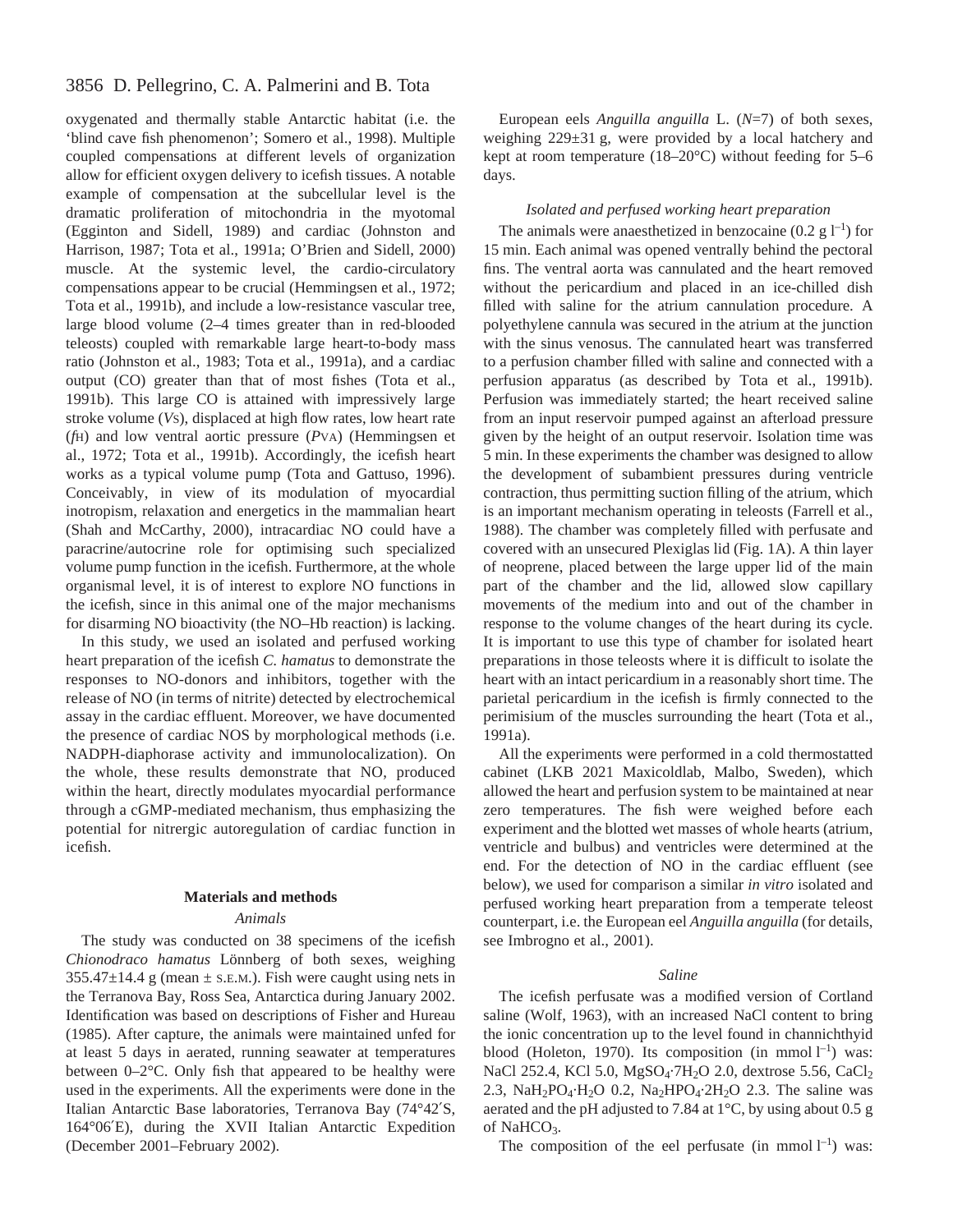NaCl 115.17, KCl 2.03, KH<sub>2</sub>PO<sub>4</sub> 0.37, MgSO<sub>4</sub> 2.92,  $(NH_4)$ ·2SO<sub>4</sub> 50, CaCl<sub>2</sub> 1.27, glucose 5.55, Na<sub>2</sub>HPO<sub>4</sub> 1.90; pH was adjusted to 7.7–7.9 at room temperature (18–20°C), by using 1 g of  $NaHCO<sub>3</sub>$  (Imbrogno et al., 2001). The saline was equilibrated with a mixture of 99.5%  $O_2$ :0.5%  $CO_2$ .

#### *Measurements and calculations*

Hearts were stabilized under basal conditions for 15–20 min, before drug treatment. Pressure was measured through T-tubes placed immediately before the input cannula and after the output cannula, and connected to two MP-20D pressure transducers (Micron Instruments, Simi Valley, CA, USA) in conjunction with a Unirecord 7050 (Ugo Basile, Comerio, Italy). Pressure measurements (input and output; expressed in kPa) were corrected for cannula resistance. Heart rate was calculated from pressure recordings. Cardiac output was collected over 1 min and weighed; values were corrected for fluid density and expressed as volume measurements. The afterload (mean aortic pressure) was calculated as 2/3 diastolic pressure  $+$  1/3 maximum pressure. Stroke volume ( $Vs =$ cardiac output/heart rate; ml  $kg^{-1}$ ) was used as a measure of ventricular performance; changes in stroke volume were considered inotropic effects. Cardiac output and stroke volume were normalized per kg wet body mass. Ventricular stroke work (*Ws* = afterload – preload × stroke volume/ventricle mass; mJ  $g^{-1}$ ) served as an index of systolic functionality.

## *Experimental protocols*

#### *Basal conditions*

Isolated perfused icefish hearts were allowed to equilibrate to conditions simulating an *in vivo* resting state for up to 15–20 min. Baseline hemodynamic parameters are listed in Table 1. In all experiments the control conditions were a mean output pressure of about 1.4 kPa, with a cardiac output set to 50 ml min<sup>-1</sup> kg<sup>-1</sup> wet body mass by appropriately adjusting the filling pressure. The heart generated its own rhythm. Cardiac parameters were simultaneously measured during experiments. Hearts that did not stabilize within 20 min of perfusion were discarded. The experiments were done at 3°C and were completed within 2 h; when perfused at constant temperature the isolated heart performance was stable for at least 3 h (Tota et al., 1991a).

In the case of the eel heart preparation, the experiments were performed at 18°C.

| Table 1. Performance variables under basal conditions of |  |
|----------------------------------------------------------|--|
| isolated and perfused heart preparations of C. hamatus   |  |

| Heart rate (beats $min^{-1}$ )                   | $31.2 + 0.79$     |
|--------------------------------------------------|-------------------|
| Filling pressure (kPa)                           | $0.117+0.011$     |
| Output pressure (kPa)                            | $1.385 \pm 0.085$ |
| Cardiac output (ml min <sup>-1</sup> $kg^{-1}$ ) | $50.5 \pm 3.62$   |
| Stroke volume (ml $kg^{-1}$ )                    | $1.861 \pm 0.113$ |
| Stroke work (mJ $g^{-1}$ )                       | $2.241 + 0.258$   |
|                                                  |                   |

Values are means  $\pm$  s.e.m. of 21 experiments.

## *Test condition*

After the 15 min control period, the treated hearts were perfused for 20 min with Ringer's solution enriched with either L-arginine or 3-morpholinosydnonimine (SIN-1) or SIN-1 plus superoxide dismutase (SOD) or L-*N*<sup>5</sup> -*N*-iminoethyl-L-ornithine (L-NIO) or 8-bromo-guanosine 3′5′-cyclic monophosphate (8Br-cGMP) or 1H-[1,2,4]oxadiazole-[4,3-a]quinoxalin-1-one (ODQ). To construct a concentration–response curve (L-arg, SIN-1), the preparation was exposed for 20 min to physiological saline containing a given drug in increasing concentrations. Each preparation was tested for at most three concentrations of the drug. In the case of pre-treatment with superoxide dismutase, the preparations were exposed to this agent for 20 min before and during SIN-1 treatment. SIN-1 was used in a darkened perfusion apparatus to limit drug degradation.

#### *Data analysis and statistics*

The results are expressed as means  $\pm$  s.E.M. Because each heart represented its own control, the statistical significance of differences was assessed on parameter changes using the paired Student's *t*-test (*P*<0.05). Percentage changes were evaluated as means  $\pm$  s.e.m. of percent changes obtained from individual experiments.

#### *Drugs and chemicals*

All the solutions were prepared in double-distilled water (except ODQ, prepared in ethanol); dilutions were made in Ringer's solution just before use. L-arginine, SIN-1, SOD, L-NIO, ODQ and 8Br-cGMP were purchased from Sigma Chemical Company (St Louis, MO, USA).

#### *Determination of nitrite by electrochemical assay*

The electrochemical apparatus used in this work has been previously described (Palmerini et al., 1998, 2002). The assay measures NO and its derivatives (nitrosothiols and nitrite) in the nmolar range. Briefly, it consisted of a reaction vessel (5·ml) equipped with an injector, maintained at a constant temperature and supplied with a flow of  $N_2$  at 5 ml min<sup>-1</sup>. NO formed in the vessel was carried by the  $N_2$  to an amperometric sensor (Fig. 1A), where NO was first transformed into  $NO<sub>2</sub>$ using a small trap filled with an acidic solution of permanganate (50 mmol  $l^{-1}$  KMnO<sub>4</sub>, 0.5 mol  $l^{-1}$  HClO<sub>4</sub>). The presence of NO in the reaction vessel was recorded *vs* time *t* as a peak of electric current *I*. The apparatus was calibrated by injecting known amounts of standard nitrite solution into the reaction vessel, which also contained 0.1 mol  $l^{-1}$  CuCl<sub>2</sub> and 0.1 mol  $l^{-1}$  cysteine in a final volume of 2 ml. The lowest detectable amount of NO was  $\sim$  5–10 pmol. To measure nitrites,  $100 \mu l$  aliquot samples of the specimen, i.e. either cardiac perfusate or plasma or hemolysate from icefish or eel, were injected into the reaction vessel of the electrochemical apparatus, which also contained  $0.1 \text{ mol } l^{-1}$  CuCl<sub>2</sub> and  $0.1$  mol  $l^{-1}$  cysteine. Specimens of plasma and hemolysate were obtained from heparinized blood collected from the caudal vein. Plasma was obtained following centrifugation at  $800\,\text{g}$ ; the pellets were suspended in hypotonic solution and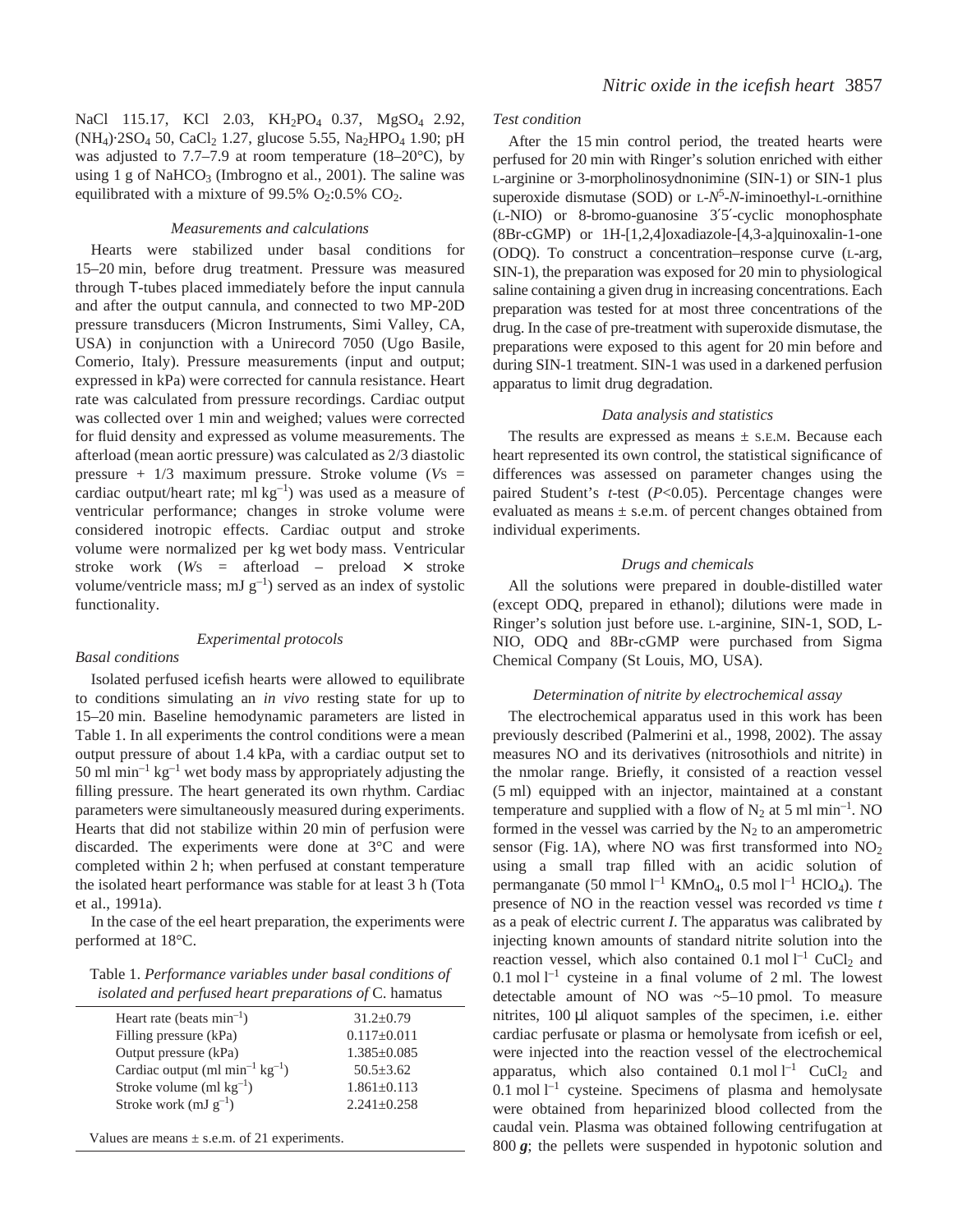## 3858 D. Pellegrino, C. A. Palmerini and B. Tota

then centrifuged at  $10\,000\,g$  to remove cell debris. Cardiac perfusates were obtained during perfusion experiments: after stabilization, cardiac perfusates of eight icefish and five eel hearts were collected (20 ml) and immediately stored at  $-80^{\circ}$ C before use. Data are presented as mean ± S.E.M. (*N*=5 determinations).

## *NOS localization*

## *NADPH-diaphorase*

#### The protocol for the NADPH-diaphorase histochemical

method for localizing NOS activity was modified by Hope et al. (1991). The hearts of three *C. hamatus* were removed immediately after sacrifice, flushed with ice-cold saline and fixed in 4% paraformaldehyde solution for  $5-7$  h. The tissues were cryoprotected by infiltration with 30% sucrose solution for 3–4 days. Then they were embedded in an optimal cutting temperature (OCT) compound, rapidly frozen in liquid nitrogen and cut at the level of the ventricle using a cryostat (Microm HM505E; Walldorf, Germany). The transverse ventricular sections  $(5 \mu m)$  thick) were postfixed in phosphate



Fig. 1. (A) Scheme of the perfusion apparatus (left) connected with the amperometric gas sensor (right) used for nitrite detection in the cardiac effluent. (B,C) The myoarchitecture of the icefish heart showing the extensive and fully trabeculate ventricular wall. (B) Histological longitudinal section (Sirius Red staining) (bar, 0.25 cm); (C) scanning electron micrograph with details of the myocardial trabeculae and the intertrabecular spaces (lacunae) (bar, 100 µm). (D) Transmission electron micrograph showing mitocondria and myofibrils in ventricular myocytes. (J. M. Icardo and B. Tota, unpublished material). P, perfusate; PT, pressure transducer.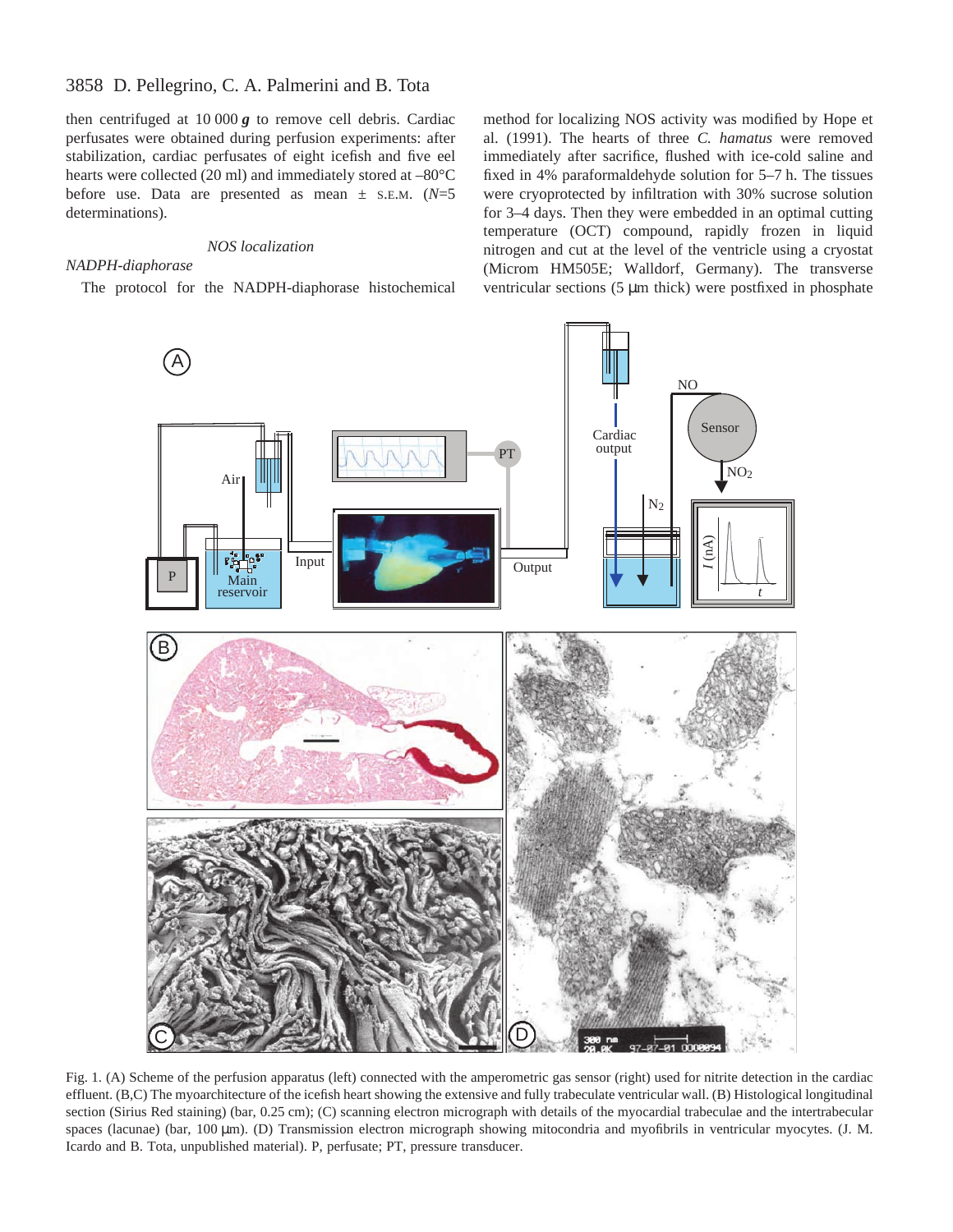buffer (PB) enriched with 4% paraformaldehyde for 30 min. The sections were then incubated for 1 h at  $37^{\circ}$ C in Tris-HCl  $(0.1 \text{ mol } l^{-1}$ , pH 7.5) containing Triton X-100 (0.3%), Nitroblue Tetrazolium (NBT, 0.6 mmol  $l^{-1}$ ), NADPH (1 mmol  $l^{-1}$ ) and sodium azide  $(1 \text{ mmol } l^{-1})$ . Parallel sections were incubated in the same buffer without NADPH as a control. After incubation, the ventricular tissue was observed under an optical photomicroscope (ZEISS Axioscope; Thornwood, NY, USA).

## *Immunofluorescence*

Immediately after sacrifice, the hearts of three *C. hamatus* were removed, washed in ice-cold saline solution and blocked in diastole by perfusion with a high potassium hyperosmotic saline. The tissues were embedded in OCT, fixed in liquid nitrogen and stored at  $-80^{\circ}$ C until use. Frozen sections (7  $\mu$ m thick) were cut at the cryostat (Microm HM505E), postfixed with acetone for 10 min and stored at  $-20^{\circ}$ C. Before immunostaining, the slides were washed with Tris-HCl buffered saline (TBS), and then incubated with 1:100 antieNOS or anti-iNOS antibodies (mouse monoclonal, FITCconjugated; BD Transduction Laboratories, Lexington, KY, USA) for 24 h at  $4^{\circ}$ C. To stop the reaction the sections were washed with TBS then the slides mounted with mounting medium (Vector Laboratories, Burlingame, CA, USA) and observed under a confocal laser microscope (TCS-SP2, Leika Microsystem, Wetziar, Germany). Negative controls were obtained using parallel ventricular sections treated in the same manner, excluding antibodies (data not shown).

#### **Results**

#### *Basal cardiac performance*

The *in vitro* isolated and perfused heart preparation of *C. hamatus*, working under physiological loading conditions (Tota et al., 1991b), is able to generate comparable values of output pressure, cardiac output, ventricle work and power (Table·1) as *in vivo* (Hemmingsen et al., 1972).

#### *NO–cGMP mechanism*

#### *Chronotropic effect*

As shown in Table 2, in perfused icefish heart preparations, NO (L-arg, SIN-1, SIN-1+SOD) and cGMP (8Br-cGMP) donors, the NOS inhibitor L-NIO, and the sGC inhibitor ODQ did not affect the heart rate. These data suggest that in the icefish NO is not involved in the regulation of heart rate.

## *Inotropic effect*

The dose–response curve of L-arginine, the authentic NOsynthase substrate, at concentrations from  $10^{-7}$  to  $10^{-5}$  mol  $1^{-1}$ , shows a significant positive inotropism at  $10^{-6}$  mol  $l^{-1}$  and  $10^{-5}$  mol  $l^{-1}$  (Fig. 2). When L-lysine was used as control (Amrani et al., 1992), there was no effect (data not shown). Treatment with the NOS inhibitor L-NIO  $(10^{-5} \text{ mol } l^{-1})$ induced a significant negative inotropism (Fig. 4). Of the two NO donors, SNP and SIN-1, SNP  $(10^{-5} \text{ mol } l^{-1})$  induced a

Table 2. *Heart rate under basal condition (Control) and in the presence of either NO-donors (L-Arg, SIN-1, SIN-1+SOD), or NOS (L-NIO) and sGC (ODQ) inhibitors or 8Br-cGMP*

|                                      | Heart rate (beats $min^{-1}$ ) |                  |
|--------------------------------------|--------------------------------|------------------|
| Drug $(10^{-5} \text{ mol } l^{-1})$ | Control                        | <b>Treatment</b> |
| $L-Arg$                              | $30.95 + 1.55$                 | $31.17 + 1.23$   |
| $SIN-1$                              | $36.36 + 0.01$                 | $36.36 + 0.01$   |
| $SIM-1+SOD (10 i.u. ml-1)$           | $28.74 + 1.99$                 | $27.92 + 1.74$   |
| L-NIO                                | $32.01 + 1.32$                 | $32.77 + 1.53$   |
| 8Br-cGMP                             | $31.09 \pm 0.622$              | $30.47 + 0.485$  |
| <b>ODO</b>                           | $29.57 + 1.53$                 | $33.79 + 2.53$   |
|                                      |                                |                  |

Neither donors nor inhibitors affected basal (Control) heart rate. Abbreviations are given in the List of symbols and abbreviations.

positive inotropic effect, similar to L-arginine (data not shown), while the dose–response curve of SIN-1  $(10^{-7}-10^{-5} \text{ mol } l^{-1})$ (Fig. 3A) showed significant negative inotropism at  $10^{-5}$  mol  $1^{-1}$ . It is known that SIN-1 simultaneously generates NO and superoxide anions, which react instantaneously to form peroxynitrite (Beckman and Koppenol, 1996). Therefore, to evaluate and clarify the SIN-1 negative inotropic effect, we tested the effects of SIN-1  $(10^{-5} \text{ mol } l^{-1})$  in the presence of SOD (10 i.u.  $ml^{-1}$ ), an antioxidant enzyme that competes with NO binding to the superoxide anions. The negative inotropic effect of SIN-1 was completely reversed in the presence of SOD (Fig. 3B), while SOD *per se* had no effect on cardiac contractility (data not shown). Consequently, we can state that the SIN-1 derived NO induces a positive inotropic effect, similar to SNP and L-arginine. To evaluate cGMP-related mechanisms, the cardiac preparations were exposed to either a stable and lipid-soluble analogue of cGMP, 8Br-cGMP  $(10^{-5} \text{ mol } l^{-1})$  or to a specific inhibitor of guanylate cyclase, ODQ  $(10^{-5} \text{ mol } l^{-1})$ . Administration of 8Br-cGMP elicited a



Fig. 2. Cumulative concentration-response curve showing the effect of L-arginine (L-Arg; from  $10^{-7}$  to  $10^{-5}$  mol  $1^{-1}$ ) on stroke volume (*Vs*) and stroke work (*W*S) in isolated and perfused icefish hearts. Percentage changes were evaluated as means ± S.E.M. of five experiments. Asterisks indicate values significantly different from the control value: \**P*<0.05, \*\**P*<0.025.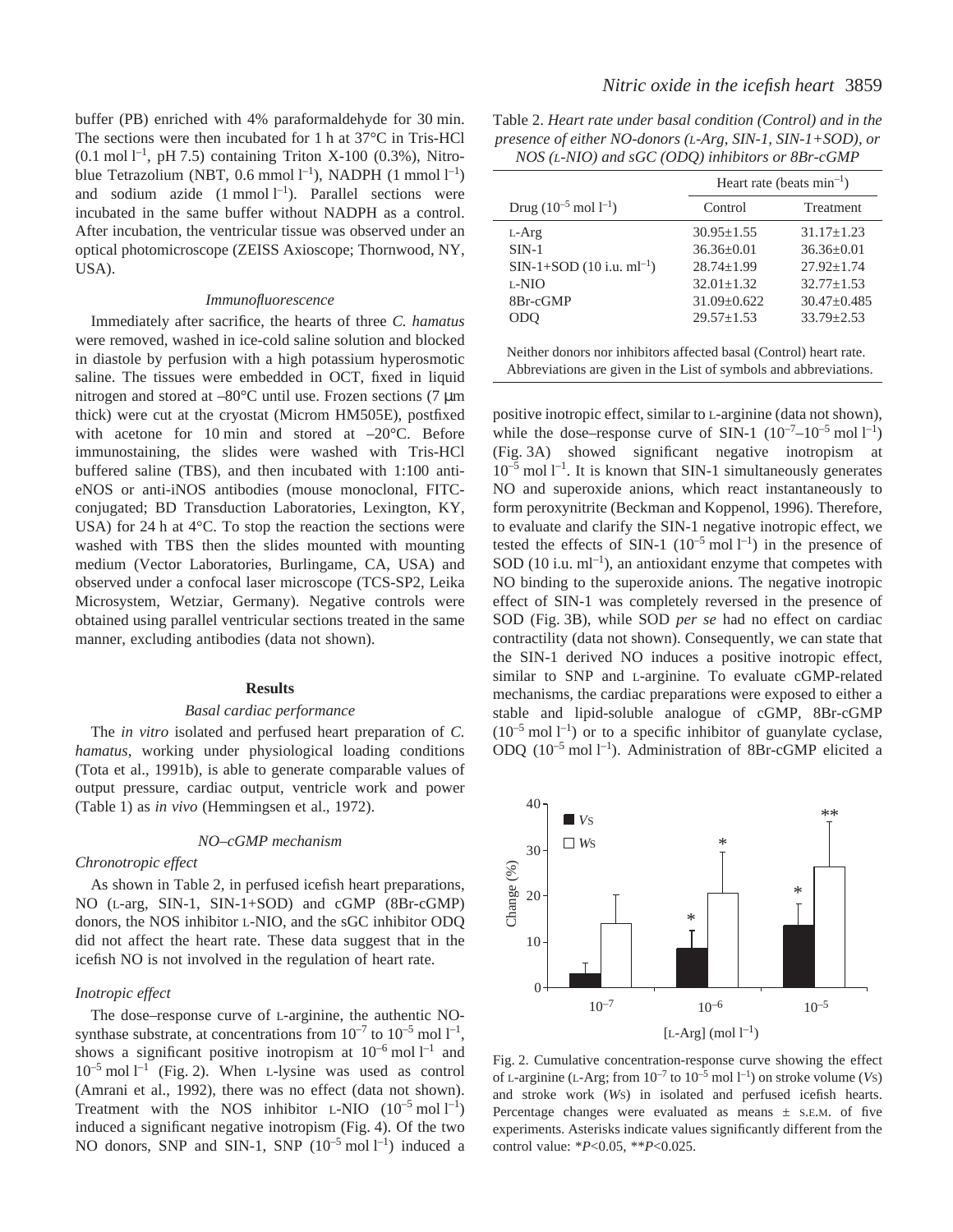



Fig. 3. (A) Cumulative concentration–response curve showing the effect of 3-morpholinosydnonimine (SIN-1; from  $10^{-7}$  to  $10^{-5}$  mol  $1^{-1}$ ) on stroke volume (*V*S) and stroke work (*W*S) in isolated and perfused icefish hearts. (B) Effects of 3-morpholinosydnonimine (SIN-1;  $10^{-5}$  mol  $l^{-1}$ ) before and after treatment with superoxide dismutase (SOD; 10 i.u.  $ml^{-1}$ ) on stroke volume (*Vs*) and stroke work (*Ws*) in isolated and perfused icefish hearts. Percentage changes were evaluated as means  $\pm$  s.e.m. of five (A) and four (B) experiments. Asterisks indicate values significantly different from the control value: \**P*<0.05; \*\**P*<0.025.

significant positive inotropic effect while ODQ elicited negative inotropism (Fig. 4).

#### *Determination of nitrite*

Nitrite concentrations in plasma and blood cell hemolysates were higher than in the cardiac effluents and were comparable in both icefish and eel (Table 3). In all samples, nitrosothiols of both low and high mass were absent or undetectable.

### *NOS localization*

## *NADPH-diaphorase*

An intense dark blue staining resulting from NADPHdiaphorase activity was observed in the ventricular endocardial endothelium (EE) cells (Fig. 5A, arrowheads). A less intense reaction was observed in the cardiac muscle fibers (Fig. 5A, arrow). The specificity of this staining was confirmed by its complete absence in the control sections (data not shown).



Fig. 4. Effects of L-N<sup>5</sup>-N-iminoethyl-L-ornithine (L-NIO;  $10^{-5}$  mol  $1^{-1}$ ), 1H-[1,2,4]oxadiazole-[4,3-a]quinoxalin-1-one (ODQ;  $10^{-5}$  mol  $1^{-1}$ ) and 8-bromo-guanosine 3'5'-cyclic monophosphate  $(8Br\text{-}GMP; 10^{-5} \text{ mol } l^{-1})$  on stroke volume (*Vs*) and stroke work (*W*S) in isolated and perfused icefish hearts. Percentage changes were evaluated as means  $\pm$  s.E.M. of four experiments for each group. Asterisks indicate values significantly different from the control value: \**P*<0.05; \*\**P*<0.025).

Table 3. *Concentration of nitrite in plasma, haemolysate and cardiac effluent from* C. hamatus *and* A. anguilla

|                  | [Nitrite] (nmol $ml^{-1}$ ) |                |  |
|------------------|-----------------------------|----------------|--|
|                  | C. hamatus                  | A. anguilla    |  |
| Plasma           | $0.25 + 0.018$              | $0.28 + 0.050$ |  |
| Haemolysate      | $0.30 + 0.022$              | $0.25 + 0.030$ |  |
| Cardiac effluent | $0.15 + 0.036$              | $0.22+0.015$   |  |

Values are means  $\pm$  s.e.m. of 5 determinations;  $N=8$  (C. hamatus); *N*=7 (*A. anguilla*).

#### *Immunofluorescence*

Morphological examination of *C. hamatus* ventricular sections incubated with anti-eNOS or with anti-iNOS antibodies revealed an intense iNOS labelling present throughout the ventricle. By contrast, eNOS immunoreactivity was not detectable in this cardiac region (data not shown). As shown in Fig. 5B, iNOS labelling was densely localized in the cytoplasm of the myocardiocytes while it was absent in the EE cells. The specificity of the binding was confirmed by staining of negative controls.

#### **Discussion**

#### *Isolated working heart preparation*

This kind of working heart preparation permits analysis of the mechanical performance free from extrinsic neuro-humoral stimuli and, at the same time, the controlled nature of the perfusion fluid may reduce the removal rate of NO and the production of peroxynitrites (Voelkel et al., 1995). It may also allow 'physiological' activation of a silencing eNOS, particularly at the EE level (Brutsaert, 2003), which might be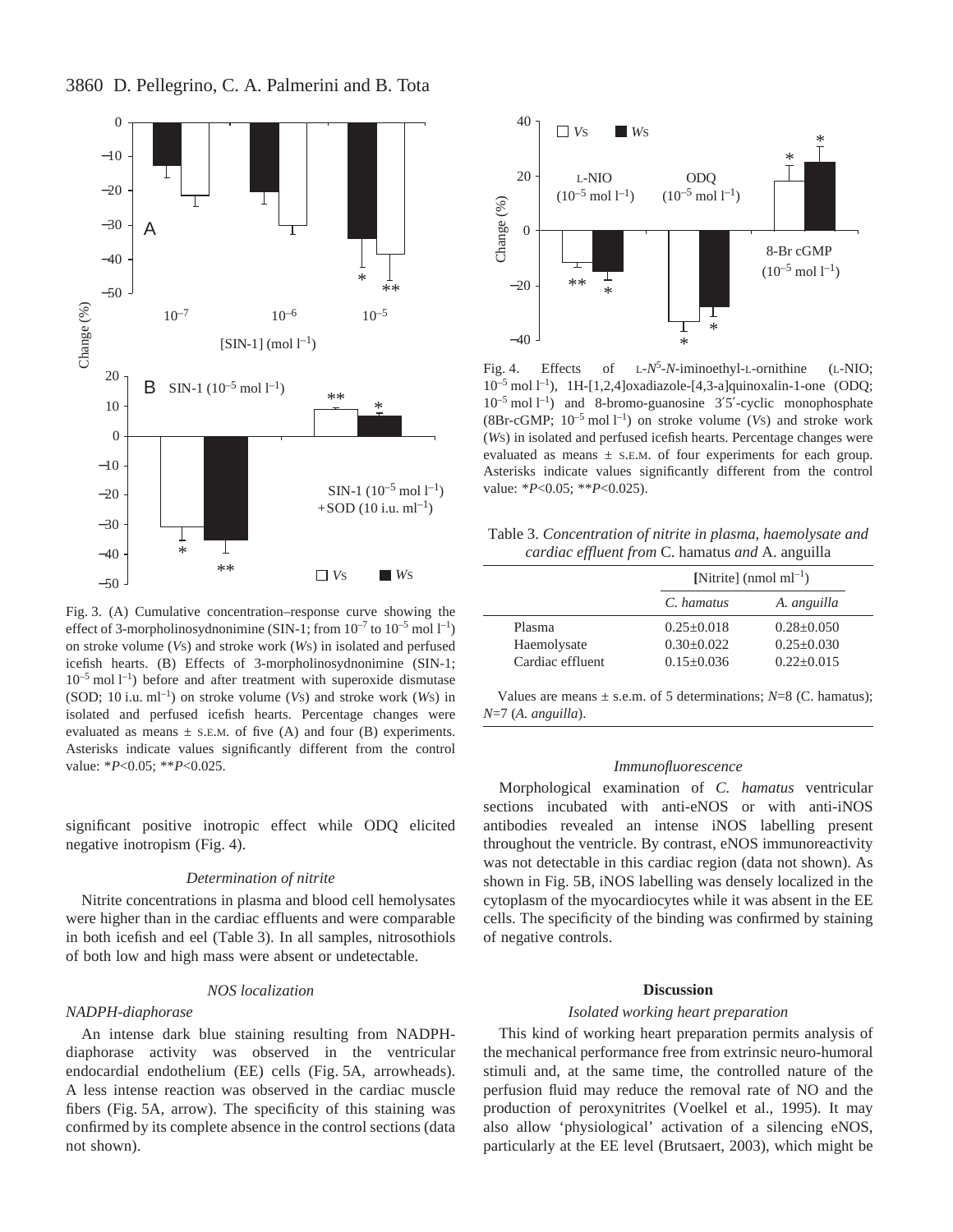Fig. 5. (A) NADPH-diaphorase in the icefish ventricle. (Bottom) Representative image showing the localization of NOS in paraformaldehyde-fixed transverse ventricular sections  $(5 \mu m)$  processed as described in Materials and methods. Note the dark blue reaction product detecting NOS activity in endocardial endothelial (EE) cells (arrowhead) and cardiomyocytes (arrow)  $(100\times)$ . (Top) Control image obtained by incubating transverse ventricular sections in absence of NADPH  $(100\times)$ . (B) iNOS immunofluorescence. Frozen transverse ventricular sections  $(7 \mu m)$ were incubated with 1:100 anti-iNOS antibody as described in Materials and methods. Fluorescent immunolabeling of iNOS in the icefish ventricle is



densely localized in the cytoplasm of the myocardiocytes (white arrowhead). Note the absence of iNOS in the subepicardial layer (white arrow) and in the EE cells (yellow arrow). Bar,  $40 \mu m$ .

otherwise inactive at the basal cellular level (Wu, 2002; Petroff et al., 2001). The EE is a relevant source of NO and appears to exert an important paracrine modulation on the subjacent myocardium performance in both mammals (Brutsaert et al., 1998) and fish (Imbrogno et al., 2001). This function can be of importance in the very large and fully trabeculated icefish heart, in which the extensive surface area of the EE lining the labyrinth of the lacunary spaces (see Fig.  $1B,C$ ) is particularly exposed to turbulent flow and relevant laminar fluid shear stress exerted by the superfusing blood.

#### *NO–cGMP mechanism*

#### *Chronotropic effect*

NO, tonically released in the heart, may be involved in the regulation of intrinsic heart rate *F*H by different mechanisms, including cholinergic antagonism of the adrenergic-mediated positive chronotropism and direct NO-cGMP-mediated stimulation of the *I*<sub>f</sub> pacemaker current (Musialek and Casadei, 2000, and references therein). Both NO-induced positive and negative chronotropic effects have been reported in several mammals including man (Musialek and Casadei, 2000). In the isolated working frog *Rana esculenta* heart, SNP elicited a negative chronotropic effect, while SIN-1 had no influence (Sys et al., 1997). In fish, McGeer and Eddy (1996) reported positive chronotropism in the trout *Oncorhynchus mykiss* exposed to SNP, while in Atlantic salmon embryos the same NO donor elicited a negative chronotropic effect (Eddy et al., 1999). In the isolated and spontaneously beating icefish heart, we have shown that both endogenous (L-arginine) and exogenous (SIN-1) NO have no effect on heart rate. The lack of significant chronotropic effects following exposure to either the NOS inhibitor L-NIO or the sGC inhibitor ODQ, or the analogue of cGMP, 8Br-cGMP, suggests that in *C. hamatus* the intrinsic *F*H is not influenced by NO-cGMP signalling. In

the same icefish heart preparation a negative chronotropism was induced by L-NMMA ( $N<sup>G</sup>$ -monomethyl-L-arginine; Pellegrino et al., 2003). This discrepancy may be related to differences between the two NOS inhibitors, L-NIO being, in comparison with L-NMMA, more selective, potent and *per se* without effect on *F*H (McCall et al., 1991). While the cholinergic control of *F*H in several red-blooded Antarctic teleosts appears well developed compared to most other species (Axelsson et al., 1992), the situation in icefish may be different. For example, in the icefish *C. aceratus*, Hemmingsen et al. (1972) found that atropine produced only a slight increase in *F*H, consistent with a relatively low vagal tone. Whether this intrinsic low *F*H is related to the extreme stenothermia of this fish and/or to the constraints of a low-speed volume pump cardiac design (Tota and Gattuso, 1996) remains to be established.

### *Inotropic effect*

Both the endogenous NOS substrate L-arginine and the exogenous NO-donor SIN-1 (in the presence of SOD) elicited a significant concentration-dependent positive inotropism. In particular, experiments where SOD competed with NO binding to superoxide anions (Beckman and Koppenol, 1996), unambiguously indicate that SIN-1-derived NO induces a positive inotropic effect, as with L-arginine. A similar positive inotropism elicited by the NO-donor SNP was reported in the same isolated working *C. hamatus* heart preparation (Pellegrino et al., 2003). The significant negative decrease of *V*S and *W*S following both NOS and sGC inhibition by their specific inhibitors L-NIO and ODQ, respectively, along with the increased *V*S and *W*S elicited by the GC donor 8Br-cGMP, are all consistent with the presence of a significant NO-cGMPmediated positive inotropic influence on the basal (i.e. unstimulated) mechanical performance of the icefish heart.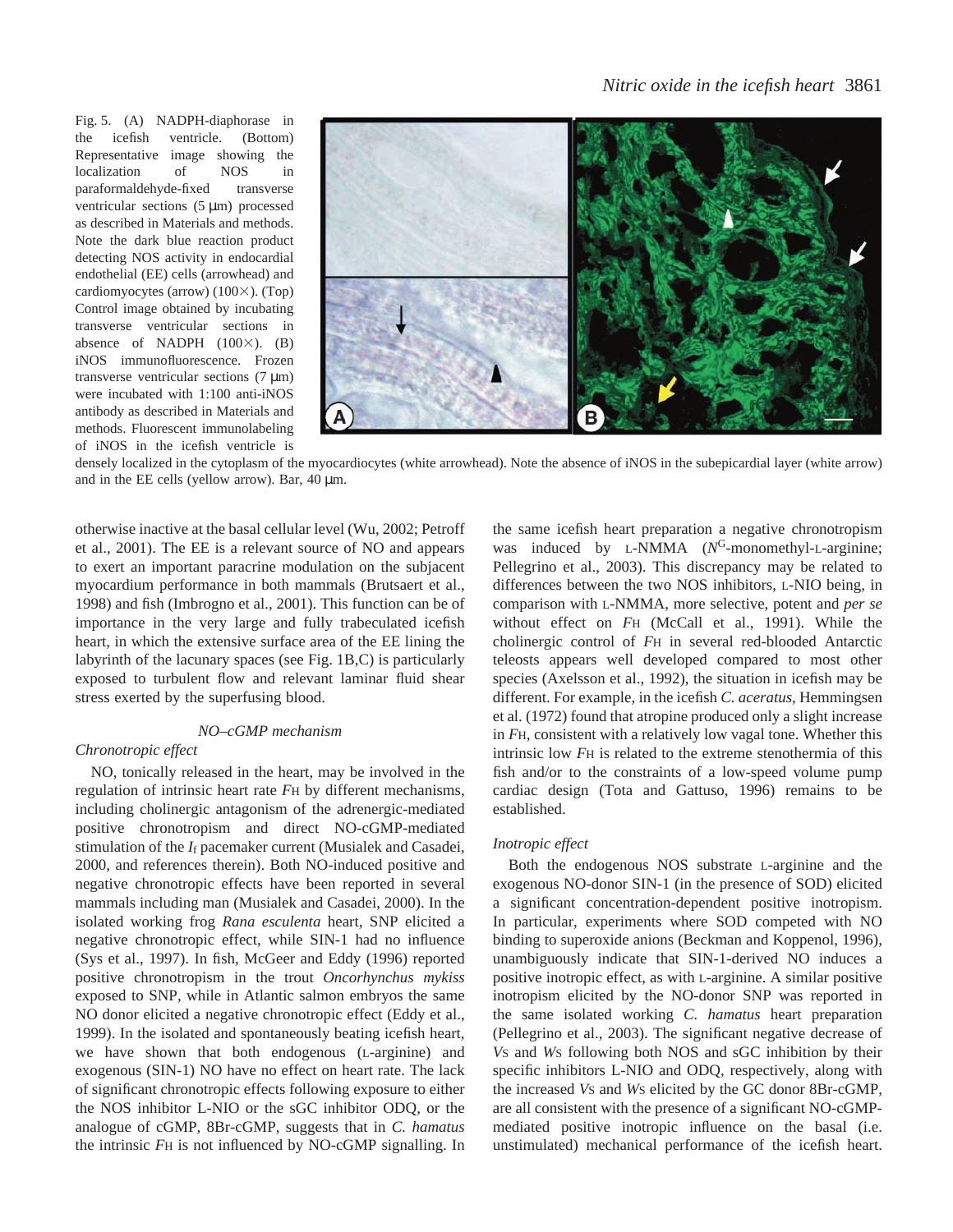## 3862 D. Pellegrino, C. A. Palmerini and B. Tota

The continuous generation of relatively low basal levels (nanomolar concentrations) of NO from the beating heart is considered critical for the functional integrity of the myocardial pump in mammals (Moncada et al., 1991; Pinsky et al., 1997). Both positive and negative inotropic actions of NO (and cGMP) at the cardiomyocyte level have been reported in various preparations, but the reasons for these opposite responses to NO, and the underlying mechanisms, remain to be identified (Massion and Balligand, 2003, and references therein). It is well acknowledged, however, that in any given situation, these direct nitrergic effects depend, among other factors, upon the amount of NO generated, the type and sublocalization of NOS isoenzyme involved, the target tissue (e.g. atrial or ventricular cardiocytes), the microenvironment (e.g. antioxidant status and prevailing redox balance) and the animal species examined (Shah and MacCarthy, 2000). Of note, in the icefish the NO–cGMP-mediated positive inotropism contrasts with the NO–cGMP-mediated negative inotropism shown in the isolated working heart preparations of teleost (*Anguilla anguilla*, Imbrogno et al., 2001; *Salmo salar*, Gattuso et al., 2002) and amphibian (*Rana esculenta*, Sys et al., 1997) hearts. These hearts exhibit the same trabeculated myoarchitecture and intracardiac blood supply as the icefish heart (Tota and Gattuso, 1996) and were studied under identical experimental conditions. Therefore, the opposite inotropic responses between the above mentioned species and icefish to NO and cGMP cannot be attributed to the experimental hierarchic level of investigation, nor to macroscopic differences in cardiac structure; but they may indicate species-specific differences at more subtle ultrastructural (e.g. mitochondria, intracellular NOS isoforms localization), biochemical (e.g. phosphodiesterase types and activities) or molecular (e.g. ion channel) levels. For example, we could speculate that the very expanded mitochondrial compartment in icefish cardiomyocytes (Fig. 1D) could reasonably be a target of NO. In fact, NO can act as a competitive inhibitor of cytochrome oxidase, with consequent decrease of mitochondrial respiration, while increased peroxynitrite formation in mitochondria may cause calcium release *via* the pyridine nucleotide dependent pathway (see Giulivi, 2003, and references therein).

## *The icefish heart as source of NO*

Determination of free NO in cells and biological samples using conventional methods, normally within the nanomolar range, has been hampered by the chemical instability of the molecule in water solutions (half-life about  $3-5$  s), where traces of oxygen transform NO into nitrite, thus reflecting the amount of NO released by the tissues (Beckman and Koppenol, 1996; Palmerini et al., 2002, and references therein). Due to its low concentrations, however, measurement of nitrite requires high-sensitivity techniques. For this reason, we previously developed an electrochemical assay that allows the determination in biological fluids of nitrite and nitrosothiols in the nanomolar range (Palmerini et al., 2002). The method exploits a specific solid-state amperometric sensor for the rapid

determination of NO in its gaseous phase based on the reduction of nitrite and/or nitrosothiols without any additional purification steps (Palmerini et al., 1998, 2002).

By using a temperate fish (*A. anguilla*) as the counterpart to *C. hamatus*, we found comparable concentrations of nitrite in plasma and hemolysate of both icefish and eel. Nitrite was also present in the cardiac effluents from both species (Table 3). This is the first demonstration that, like the mammalian heart (Pinsky et al., 1997), the contracting fish heart releases a substantial amount of NO under basal conditions, challenging studies regarding alternative NO carriers in the absence of Hb.

### *Morphological evidence of NOS*

Using two different morphological methods (i.e. NADPHdiaphorase and immuno-fluorescence) we have demonstrated NOS expression in the heart of *C. hamatus*.

The NADPH-diaphorase histochemical method revealed an intense NOS activity in the EE cells lining the ventricular trabeculum and a less intense reaction in the ventricular myocardiocytes.

NOS immunolocalization in icefish was conducted using two mouse monoclonal antibodies, anti-eNOS and anti-iNOS. In spite of the remarkable phylogenetic distance between mouse and icefish, mouse anti-iNOS specifically bound the icefish antigen, thus allow identification of the myocardial NOS as iNOS. The intense staining observed in the ventricular EE cells with NADPH-diaphorase was not confirmed by the application of anti eNOS or iNOS antibodies. Since EE cells mainly express the eNOS isoform (Brutsaert et al., 1998), we can hypothesise that the lack of eNOS immunostaining is due to the low specificity of the mouse antibody toward the icefish endocardial NOS isoform. On the other hand, the absence of iNOS labelling in the EE cells may suggest that the EE isoform is indeed eNOS. Due to the elevated binding specificity of monoclonal antibody, the particular epitope of interest of the eNOS molecule may have undertaken minor amino acid sequence modifications so as to be unavailable for reaction (i.e. negative staining). Further studies should explore the possibility that in the icefish the iNOS isoform could have been conserved during evolution while the eNOS isoform could have encountered structural modifications.

It is well known that iNOS is expressed under inflammatory and immune stimuli (Vallance et al., 2000). In the absence of any induced stimulation, our data suggest a basal expression of this isoform in icefish ventricular myocytes. Recent data have demonstrated cross-reactivity between antibodies directed against different NOS isoforms, including that localized in the mitochondria (mtNOS; Ghafourifar and Richter, 1997). Since icefish ventricular myocardiocytes contain a notably large mitochondrial compartment, it is possible that mtNOS contributes to the observed high iNOS immunostaining. Taken together with the physiological evidence for a tonic NO–cGMP-mediated inotropism, these immunofluorescence results suggest that a ventricular myocardial NOS isoform (either iNOS and/or mtNOS) is involved in the basal release of NO in the icefish heart effluent.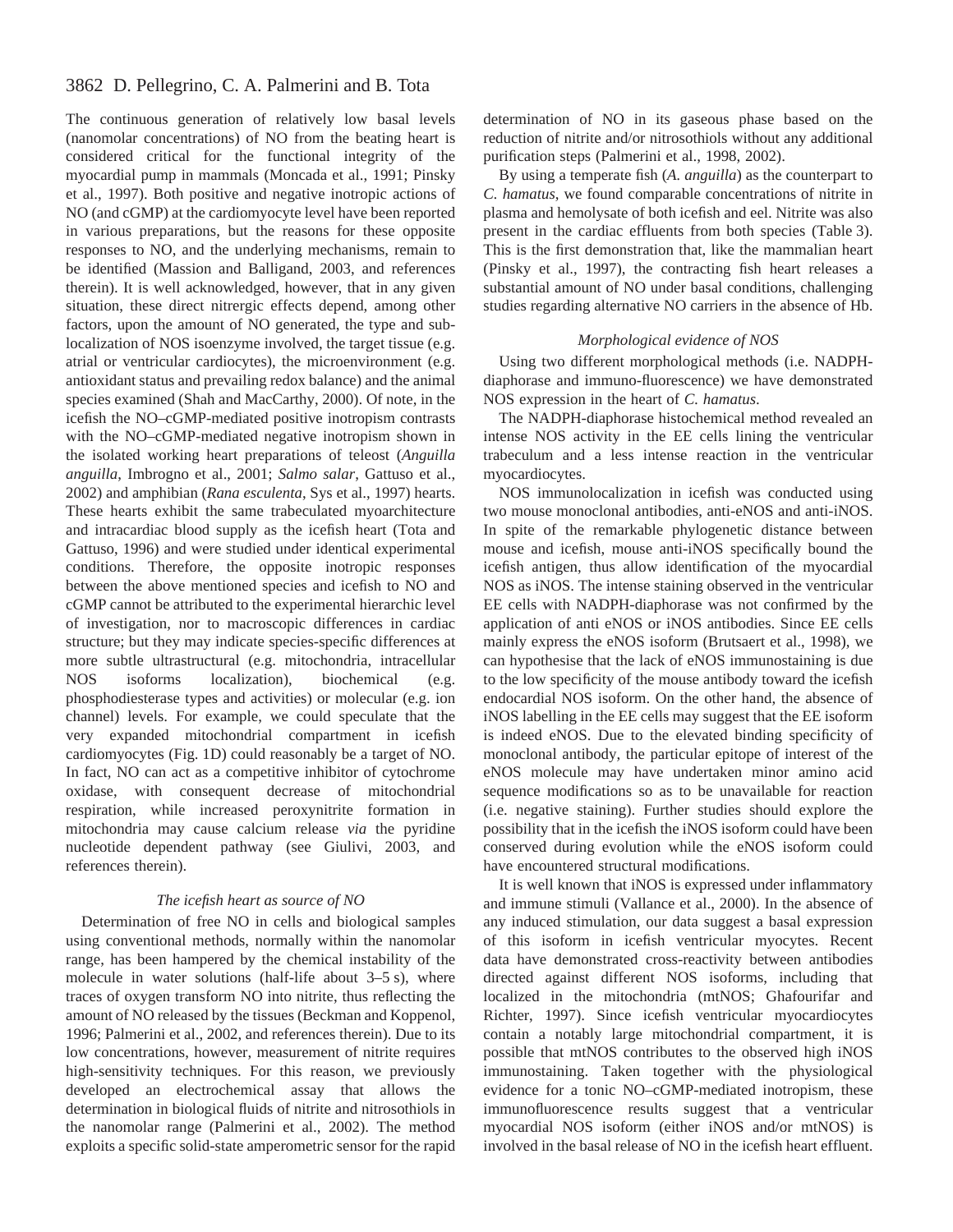It has been suggested that mitochondrial NOS, as the source of NO acting as competitive inhibitor of cytochrome *c* oxidase, can play an important 'local' role by helping average oxygen utilization between cells at different distances from the capillaries (i.e. allowing the oxygen supply to diffuse further into the tissue; Thomas et al., 2001; Giulivi, 2003). In icefish cardiomyocytes the increased mitochondria, often arranged in clusters, have been viewed as oxygen conduits and are particularly important for maintaining oxygen fluxes in species lacking Hb (O'Brien and Sidell, 2000). Therefore, it is possible that in *C. hamatus*the presence of mtNOS in the myocardiocytes could be an important molecular strategy for expanding the mechanism by which these cells consume oxygen.

In conclusion, in the icefish, the nitrergic regulation of cardiac performance, the detection of nitrite as marker of NO released in the cardiac effluent, along with the morphological localization of cardiac NOS, all indicate an important role of NO in modulating heart function and, putatively, oxygen gradients in the absence of hemoglobin. These data are also of evolutionary interest since they suggest that the genetic retention of the NOS system in the cold-adapted Notothenioids has permitted retention of nitrergic effector functions located at the interface of organismal and molecular physiology, including molecular lines of defence against the hemoglobinless condition.

#### **List of symbols and abbreviations**

| 8Br-cGMP       | 8-bromo-guanosine 3'5'-cyclic                |
|----------------|----------------------------------------------|
|                | monophosphate                                |
| C <sub>O</sub> | cardiac output                               |
| EE             | endocardial endothelium                      |
| Fн             | heart rate                                   |
| GC             | guanylate cyclase                            |
| Hb             | haemoglobin                                  |
| L-NIO          | $L-N^5-N$ -iminoethyl-L-ornithine            |
| <b>NBT</b>     | Nitro-blue tetrazolium                       |
| N <sub>O</sub> | nitric oxide                                 |
| <b>NOS</b>     | NO synthase                                  |
| <b>OCT</b>     | optimal cutting temperature                  |
| <b>ODQ</b>     | 1H-[1,2,4]oxadiazole-[4,3-a]quinoxalin-1-one |
| PVA            | ventral aortic pressure                      |
| $SIN-1$        | 3-morpholinosydnonimine                      |
| SOD            | superoxide dismutase                         |
| Vs             | stroke volume                                |
| Ws             | stroke work                                  |
|                |                                              |

D.P. and B.T. were supported by PNRA (Programma Nazionale di Ricerche in Antartide). The grant for D.P. was from 'Progetto Giovani Ricercatori, UNICAL, 2001'. The authors are grateful to Laura Jean Carbonaro for revising the text.

#### **References**

**Amrani, M., O'Shea, J., Allen, N. J., Harding, S. E., Jayakumar, J.,** Pepper, J. R., Moncada, S. and Yacoub, M. H. (1992). Role of basal release of nitric oxide on coronary flow and mechanical performance of the isolated rat heart. *J. Physiol.* **456**, 681-687.

- **Axelsson, M., Davison, W., Forster, M. E. and Farrell, A. P.** (1992). Cardiovascular responses of the red-blooded Antarctic fishes, *Pagoteniia bernacchii* and *Pagotenia borchgrevinki*. *J. Exp. Biol.* **167**, 179-201.
- **Beckman, J. S. and Koppenol, W. H.** (1996). Nitric oxide, superoxide and peroxynitrite: the good, the bad and the ugly. *Am. J. Physiol.* **271**, C1424- C1437.
- **Brutsaert, D. L.** (2003). Cardiac endothelial-myocardial signaling: its role in cardiac growth, contractile performance, and rhythmicity. *Physiol. Rev.* **83**, 59-115.
- **Brutsaert, D. L., Fransen, P., Andries, L. J., De Keulenaer, G. W. and Sys, S. U.** (1998). Cardiac endothelium and myocardial function. *Cardiovasc. Res.* **38**, 281-290.
- **Eddy, F. B., McGovern, L. Acock, N. and McGeer, J. C.** (1999). Cardiovascular responses of eggs, embryos and alevins of Atlantic salmon and rainbow trout to nitric oxide donors, sodium nitroprusside and isosorbide dinitrate, and inhibitors of nitric oxide synthase, *N*-nitro-Larginine methyl ester and aminoguanidine, following short- and long-term exposure. *J. Fish Biol.* **55**, 119-127.
- **Egginton, S. and Sidell, B. D.** (1989). Thermal acclimation induces adaptative changes in subcellular structures of fish skeletal muscle. *Am. J. Physiol.* **256**, R1-R9.
- Farrell, A. P., Johansen, J. A. and Graham, N. S. (1988). The role of pericardium in cardiac performance of the trout, *Salmo gairdneri*. *Physiol. Zool.* **61**, 213-221.
- **Feelisch, M. and Martin, J. F.** (1995). The early role of nitric oxide in evolution. *Trends Ecol. Evol.* **10**, 496-499.
- Fisher, W. and Hureau, J. C. (1985). FAO species identification sheets for fisheries purposes. Southern Ocean (Fishing areas 45, 58 and 88). *Commission for the Conservation of Antarctic Marine Living Resources*, vol. 2, pp. 233-270. Rome: FAO.
- **Gattuso, A., Mazza, R., Imbrogno, S., Sverdrup, A., Tota, B. and Nylund, A.** (2002). Cardiac performance in *Salmo salar* with Infectious Salmon Anaemia (ISA): putative role of nitric oxide. *Dis. Aquat. Org*. **52**, 11-20.
- **Ghafourifar, P. and Richter, C.** (1997). Nitric oxide synthase activity in mitochondria. *FEBS Lett.* **418**, 291-296.
- Giulivi, C. (2003). Characterization and function of mitochondrial nitric-oxide synthase. *Free Rad. Biol. Med.* **34**, 397-408.
- **Hemmingsen, E. A., Douglas, E. L., Johansen, K. and Millard, R. W.** (1972). Aortic blood flow and cardiac output in the hemoglobin-free fish *Chaenocephalus aceratus*. *Comp. Biochem. Physiol.* **43**, 1045-1051.
- **Hofmann, G. E., Buckley, B. A., Airaksinen, S. Keen, J. E. and Somero, G. N.** (2000). Heat-shock protein expression is absent in the Antarctic fish *Trematomus bernacchii* (family Nototheniidae*). J. Exp. Biol.* **203**, 2331- 2339.
- **Holeton, G. F.** (1970). Oxygen uptake and circulation by a hemoglobinless Antarctic fish (*Chaenocephalus aceratus* Lönnberg) compared with three red-blooded Antarctic fish. *Comp. Biochem. Physiol.* **34**, 457-471.
- **Hope, B. T., Michael, G. J., Knigge, K. M. and Vincent, S. R.** (1991). Neuronal NADPH diaphorase is a nitric oxide synthase. *Prot. Natl. Acad. Sci.* **88**, 2811-2814.
- **Imbrogno, S., Cerra, M. C. and Tota, B.** (2003). Angiotensin II-induced inotropism requires an endocardial endothelium-nitric oxide mechanism in the *in-vitro* heart preparations of *Anguilla anguilla*. *J. Exp. Biol.* **206**, 2675-2684.
- Imbrogno, S., De Iuri, L., Mazza, R. and Tota, B. (2001). Nitric oxide modulates cardiac performance in the heart of *Anguilla anguilla*. *J. Exp. Biol.* **204**, 1719-1727.
- **Johnston, I. A., Fitch, N., Zummo, G., Wood, R. E., Harrison, P. and Tota, B.** (1983). Morphometric and ultrastructural features of the ventricular myocardium of the haemoglobin-less icefish *Chaenocephalus aceratus*. *Comp. Biochem. Physiol.* **76**, 475-480.
- **Johnston, I. A. and Harrison, P.** (1987). Morphometrics and ultrastructure of myocardial tissue in notothenioid fish. *Fish Physiol. Biochem.* **3**, 1-6.
- **Kanai, A. J., Pearce, L. L., Clemens, P. R., Birder, L. A., Van-Bibber, M. M., Choi, S. Y., De Groat, W. C. and Peterson, J.** (2001). Identification of a neuronal nitric oxide synthase in isolated cardiac mitochondria using electrochemical detection. *Proc. Natl. Acad. Sci. USA* **98**, 14126-14131.
- Massion, P. B. and Balligand, J. L. (2003). Modulation of cardiac contraction, relaxation and rate by the endothelial nitric oxide synthase (eNOS): lessons from genetically modified mice. *J. Physiol.* **546**, 63-75.
- **McCall, T. B., Feelisch, M., Palmer, R. M. and Moncada, S.** (1991). Identification of *N*-iminoethyl-L-ornithine as an irreversible inhibitor of nitric oxide synthase in phagocytic cells. *Br. J. Pharmacol.* **102**, 234-238.